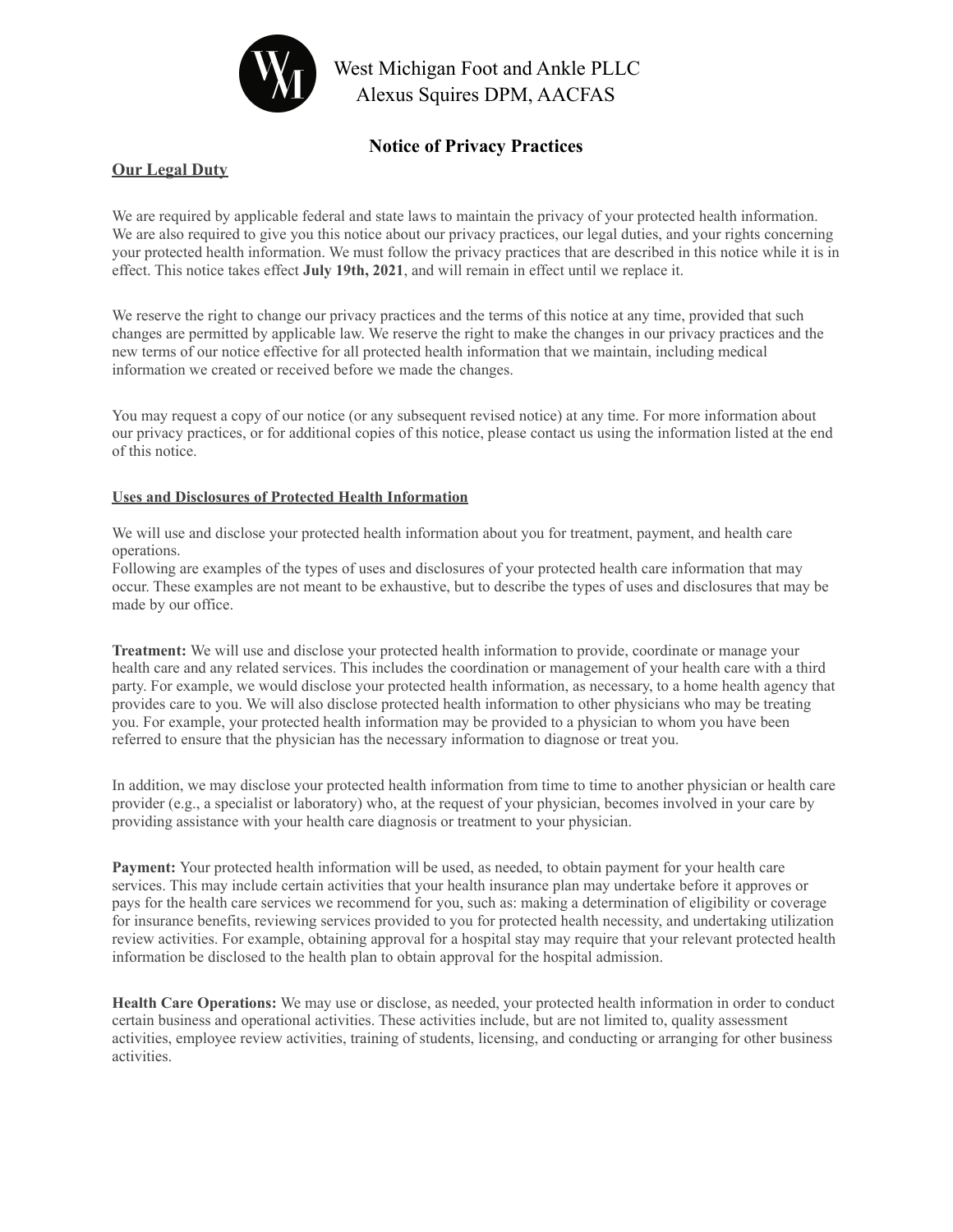

For example, we may use a sign-in sheet at the registration desk where you will be asked to sign your name. We may also call you by name in the waiting room when your doctor is ready to see you. We may use or disclose your protected health information, as necessary, to contact you by telephone or mail to remind you of your appointment.

We will share your protected health information with third party "business associates" that perform various activities (e.g., billing, transcription services) for the practice. Whenever an arrangement between our office and a business associate involves the use or disclosure of your protected health information, we will have a written contract that contains terms that will protect the privacy of your protected health information.

We may use or disclose your protected health information, as necessary, to provide you with information about treatment alternatives or other health-related benefits and services that may be of interest to you. We may also use and disclose your protected health information for other marketing activities. For example, your name and address may be used to send you a newsletter about our practice and the services we offer. We may also send you information about products or services that we believe may be beneficial to you. You may contact us to request that these materials not be sent to you.

**Uses and Disclosures Based On Your Written Authorization:** Other uses and disclosures of your protected health information will be made only with your authorization, unless otherwise permitted or required by law as described below.

You may give us written authorization to use your protected health information or to disclose it to anyone for any purpose. If you give us an authorization, you may revoke it in writing at any time. Your revocation will not affect any use or disclosures permitted by your authorization while it was in effect. Without your written authorization, we will not disclose your health care information except as described in this notice.

**Others Involved in Your Health Care:** Unless you object, we may disclose to a member of your family, a relative, a close friend or any other person you identify, your protected health information that directly relates to that person's involvement in your health care. If you are unable to agree or object to such a disclosure, we may disclose such information as necessary if we determine that it is in your best interest based on our professional judgment. We may use or disclose protected health information to notify or assist in notifying a family member, personal representative or any other person that is responsible for your care of your location, general condition or death.

**Marketing:** We may use your protected health information to contact you with information about treatment alternatives that may be of interest to you. We may disclose your protected health information to a business associate to assist us in these activities. Unless the information is provided to you by a general newsletter or in person or is for products or services of nominal value, you may opt out of receiving further such information by telling us using the contact information listed at the end of this notice.

**Research; Death; Organ Donation:** We may use or disclose your protected health information for research purposes in limited circumstances. We may disclose the protected health information of a deceased person to a coroner, protected health examiner, funeral director or organ procurement organization for certain purposes.

**Public Health and Safety:** We may disclose your protected health information to the extent necessary to avert a serious and imminent threat to your health or safety, or the health or safety of others. We may disclose your protected health information to a government agency authorized to oversee the health care system or government programs or its contractors, and to public health authorities for public health purposes.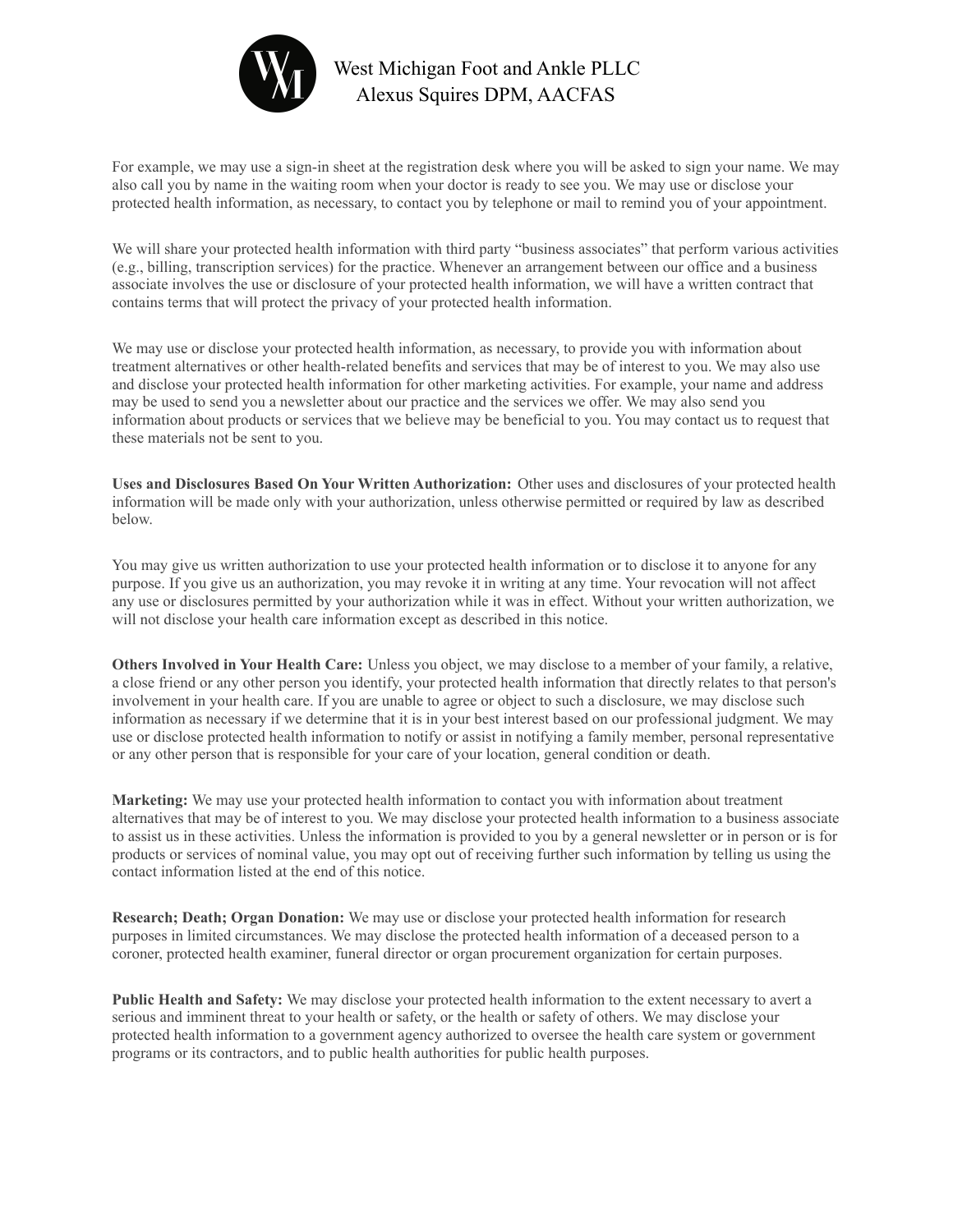

**Health Oversight:** We may disclose protected health information to a health oversight agency for activities authorized by law, such as audits, investigations and inspections. Oversight agencies seeking this information include government agencies that oversee the health care system, government benefit programs, other government regulatory programs and civil rights laws.

**Abuse or Neglect:** We may disclose your protected health information to a public health authority that is authorized by law to receive reports of child abuse or neglect. In addition, we may disclose your protected health information if we believe that you have been a victim of abuse, neglect or domestic violence to the governmental entity or agency authorized to receive such information. In this case, the disclosure will be made consistent with the requirements of applicable federal and state laws.

**Food and Drug Administration:** We may disclose your protected health information to a person or company required by the Food and Drug Administration to report adverse events, product defects or problems, biologic product deviations; to track products; to enable product recalls; to make repairs or replacements; or to conduct post marketing surveillance, as required.

**Criminal Activity:** Consistent with applicable federal and state laws, we may disclose your protected health information, if we believe that the use or disclosure is necessary to prevent or lessen a serious and imminent threat to the health or safety of a person or the public. We may also disclose protected health information if it is necessary for law enforcement authorities to identify or apprehend an individual.

**Required by Law:** We may use or disclose your protected health information when we are required to do so by law. For example, we must disclose your protected health information to the U.S. Department of Health and Human Services upon request for purposes of determining whether we are in compliance with federal privacy laws. We may disclose your protected health information when authorized by workers' compensation or similar laws.

**Process and Proceedings:** We may disclose your protected health information in response to a court or administrative order, subpoena, discovery request or other lawful process, under certain circumstances. Under limited circumstances, such as a court order, warrant or grand jury subpoena, we may disclose your protected health information to law enforcement officials.

**Law Enforcement:** We may disclose limited information to a law enforcement official concerning the protected health information of a suspect, fugitive, material witness, crime victim or missing person. We may disclose the protected health information of an inmate or other person in lawful custody to a law enforcement official or correctional institution under certain circumstances. We may disclose protected health information where necessary to assist law enforcement officials to capture an individual who has admitted to participation in a crime or has escaped from lawful custody.

### **Patient Rights**

**Access:** You have the right to look at or get copies of your protected health information, with limited exceptions. You must make a request in writing to the contact person listed herein to obtain access to your protected health information. You may also request access by sending us a letter to the address at the end of this notice. Copies are available upon request, for a fee, to locate and copy your protected health information, and postage if you want the copies mailed to you. If you prefer, we will prepare a summary or an explanation of your protected health information for a fee. Contact us using the information listed at the end of this notice for a full explanation of our fee structure.